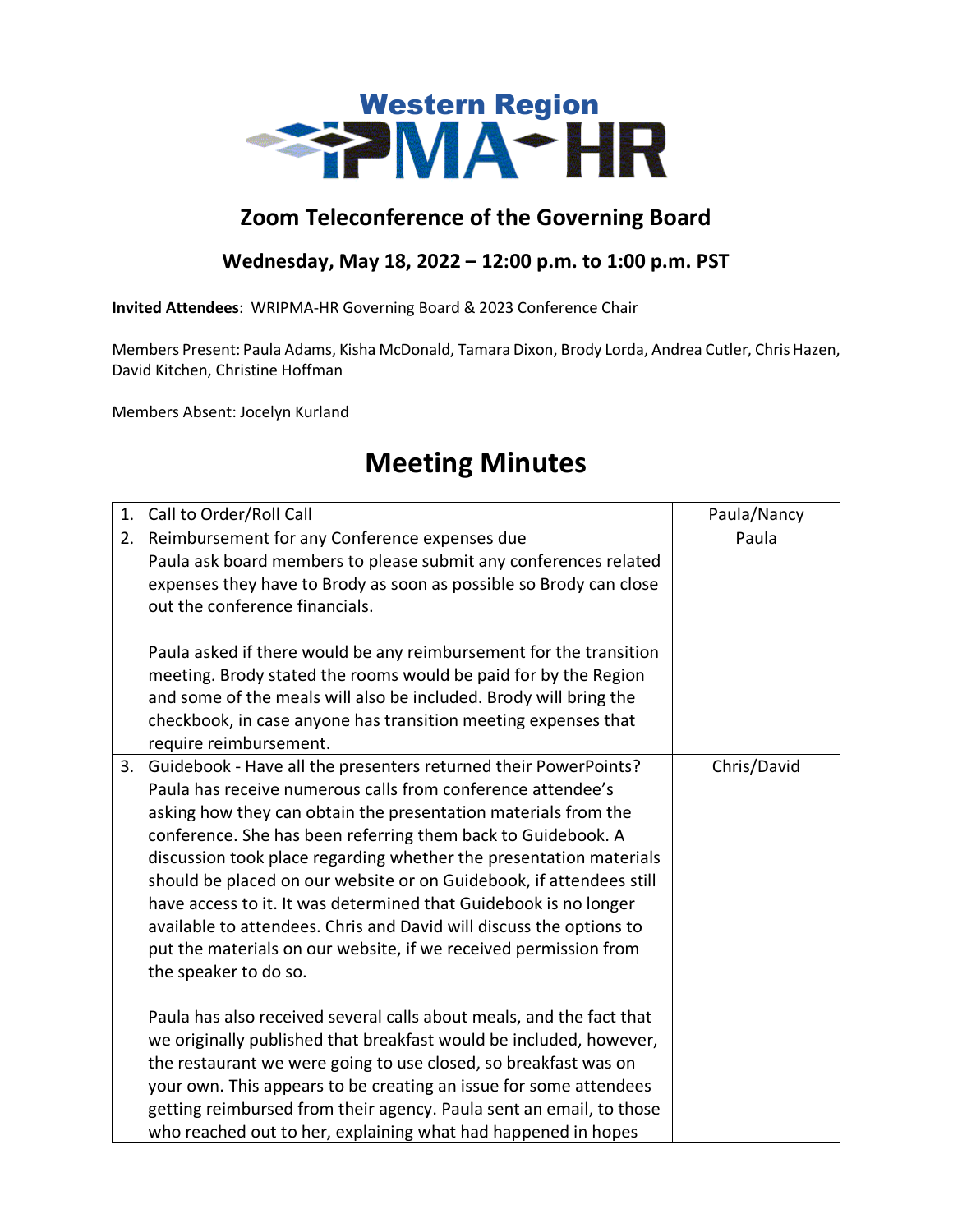|    | that the email would allow the individual to get reimbursed.                       |             |
|----|------------------------------------------------------------------------------------|-------------|
| 4. | Discuss Board Roles Beginning 7/1/22                                               | All         |
|    | Paula shared her thoughts on board member roles for the coming                     |             |
|    | year and the importance of those decisions being made                              |             |
|    | collaboratively as a board, even though as President, she can make                 |             |
|    | them herself.                                                                      |             |
|    |                                                                                    |             |
|    | A discussion took place related to Mel Gregg's announcement that                   |             |
|    | she would be stepping down as $1st$ VP. Paula confirmed with Kisha                 |             |
|    | that she was willing to step into the President's role effective July 1,           |             |
|    | 2022. Paula will reach out to Demetrius Parker (recently elected 2 <sup>nd</sup>   |             |
|    | VP) to confirm he is willing to now assume the $1st$ VP role.                      |             |
|    |                                                                                    |             |
|    | Regarding other board member positions, Paula asked if any board                   |             |
|    | members were interested in the 2 <sup>nd</sup> VP position. The board              |             |
|    | discussed that per our bylaws, Paula can appoint someone to fill the               |             |
|    | position as an interim 2 <sup>nd</sup> VP until the required election can be held. |             |
|    | Brody expressed an interest in serving in the position. Discussion                 |             |
|    | then occurred on Brody's current position of Treasurer. The board                  |             |
|    | talked about several individuals who might be interested in serving                |             |
|    | in the Treasurer's position, if Brody was appointed to the interim                 |             |
|    | $2nd$ position. Further discussion will take place regarding the                   |             |
|    | appointment of a Treasurer.                                                        |             |
|    |                                                                                    |             |
|    | Paula stated she would like to appoint Brody as the interim 2 <sup>nd</sup> VP.    |             |
|    | The appointment required approval from a majority of the                           |             |
|    | remaining board members. Paula called for a vote. Brody was                        |             |
|    | unanimously appointed to the interim 2 <sup>nd</sup> VP position.                  |             |
|    | 5. 2022-23 Transition Meeting Update                                               | David/Paula |
|    | Brody is working directly with Little America for the transition                   |             |
|    | meeting and will be making the room reservations for the board.                    |             |
|    | Little America has submitted a proposal for the 2023 conference. A                 |             |
|    | tour of their facility will be available at the close of the transition            |             |
|    | meeting, for those who would like to participate.                                  |             |
|    |                                                                                    |             |
|    | Regarding the agenda for the meeting, Paula will have a short                      |             |
|    | meeting to close out the year and then she will turn it over to Kisha.             |             |
|    |                                                                                    |             |
|    | A discussion took place regarding the selection of a conference                    |             |
|    | hotel and the need to get the contract signed soon. David reported                 |             |
|    | some pros and cons between the two hotels (Marriott SLC City                       |             |
|    | Creek and Little America) that are being considered. David will work               |             |
|    | with Kisha on the hotel selection and move forward with finalizing                 |             |
|    | the contract for Paula's signature.                                                |             |
|    |                                                                                    |             |
| 6. | Technology & Marketing Update                                                      | Chris/David |